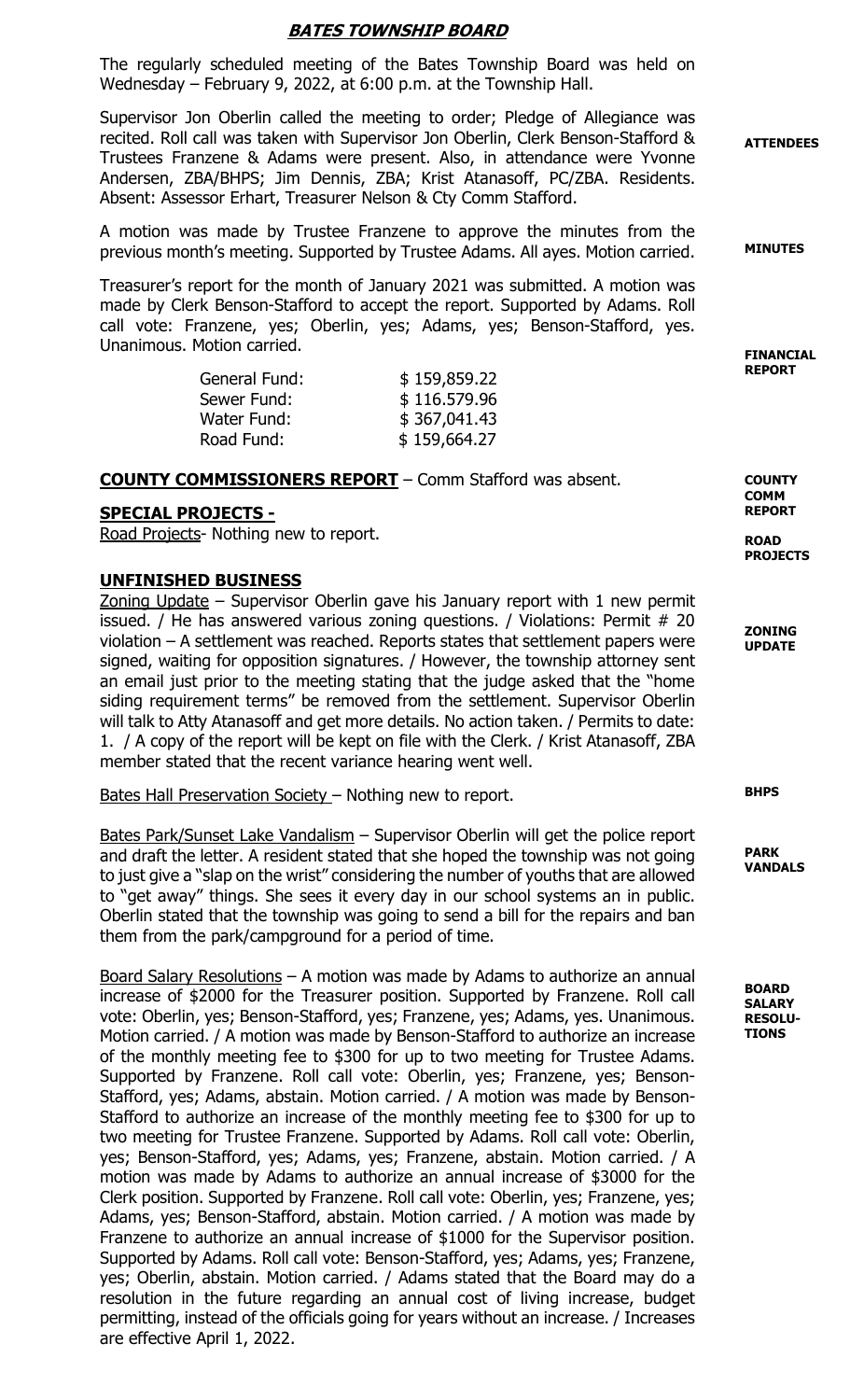### BATES TOWNSHIP February 9, 2022 Page Two

## NEW BUSINESS

Attorney Report - Nothing new to report.

Assessor Report - Clerk Benson-Stafford gave the report. March Board of Review dates are March 8<sup>th</sup>-Board organizational meeting at 9:00. March 16<sup>th</sup> 9:00am-3:00pm. March  $18<sup>th</sup>$  3:00pm-9:00pm. / By the end of this year the state will mandate new statutory requirements relative to assessing. There will be more information on this at the May board meeting. / The County will be publishing the 2022 Equalization tentative ratios mid-month.

Planning Commission Re-appointments – A motion was made Oberlin to reappoint Corey Shankleton (term will end 1/9/2005), Larry Nelson (term will end 3/10/2024) and David Koski (term will end 9/14/2022) as members of the planning commission. Supported by Franzene. All ayes. Motion carried.

Zoning Board of Appeals Reappointment  $-$  A motion was made by Oberlin to reappoint Margee Brennan (term will end 12/1/2024) to the zoning board of appeals. Supported by Adams. All ayes. Motion carried.

2021-2022 Budget Amendments – A motion was made Oberlin to create dept 282 for ARPA funds and dept 201 for township office equipment/supplies, as well as move the respective revenues/expenditures to the new departments. Supported by Franzene. Roll call vote: Benson-Stafford, yes; Adams, yes; Franzene, yes; Oberlin, yes. Unanimous. Motion carried.

2022-2023 Budget – The budget is available for 30 days for public review.

Lawn mower – A motion was made Oberlin to authorize the purchase of a new zero turn lawnmower from US 2 Rental for \$6000. Supported by Benson-Stafford. Roll call vote: Franzene, yes; Adams, yes; Benson-Stafford, yes; Oberlin, yes. Unanimous.

Backhoe Roof – The backhoe roof melted under the radiant heat in the shop. The previous backhoe roof was made of steel. The cost to replace would be \$936 plus freight with the employees installing it. The Clerk will check with the insurance company to see how a claim could affect rates and what the deductible is. Tabled until next meeting.

New Truck Estimates– Two estimates were received one from Town & Country Ford, with our trade of \$23830 cost would be \$26740 which includes light bar, 7.3L engine, deflector & plow. Florence Motors estimate was much higher and not a consideration with a lessor trade in value. Krist suggested trying Eagle River Ford. Employees will get an estimate from them. Tabled until next meeting.

Shop Extension – Estimates will be late. Tabled until next meeting.

Department Wages  $-$  A motion was made by Oberlin to do the following department wage increases: Public Works Superintendent from \$26.75/hr to \$27.55/hr. Public Works Parttime Employee from \$17.25/hr to \$18.25/hr. Zoning Administrator from \$450/month to \$475/month. Election Inspector Chairperson from \$15/hr to \$18/hr and Election Inspector from \$13/hr to \$15/hr. Supported by Adams. Roll call vote: Franzene, yes; Benson-Stafford, yes; Oberlin, yes; Adams, yes. Unanimous. Motion carried.

Rate Increases – A motion was made by Oberlin to raise the rental rates as follows effective April 1, 2022, with the "already booked rentals grandfathered in at the current rates." The park pavilion rental rate from \$75 to \$100; the camping rate from \$15 to \$18; the hall rental rate from \$75 to \$100 with \$100 security deposit, weddings to \$250 with \$250 security deposit; and remove the "consecutive day rental option." Supported by Franzene. Roll call vote: Adams, yes; Benson-Stafford, yes; Franzene, yes; Oberlin, yes. Unanimous. Motion carried.

**ATTORNEY** REPORT

ASSESSOR REPORT

PC APPTS.

ZBA APPTS.

2021-2022 **BUDGET** AMENDMENT

2022-2023 BUDGET

LAWN MOWER

**BACKHOE** ROOF

ESTIMATES

NEW TRUCK

**SHOP** EXTENSION

DEPT WAGES

RATE INCREASES